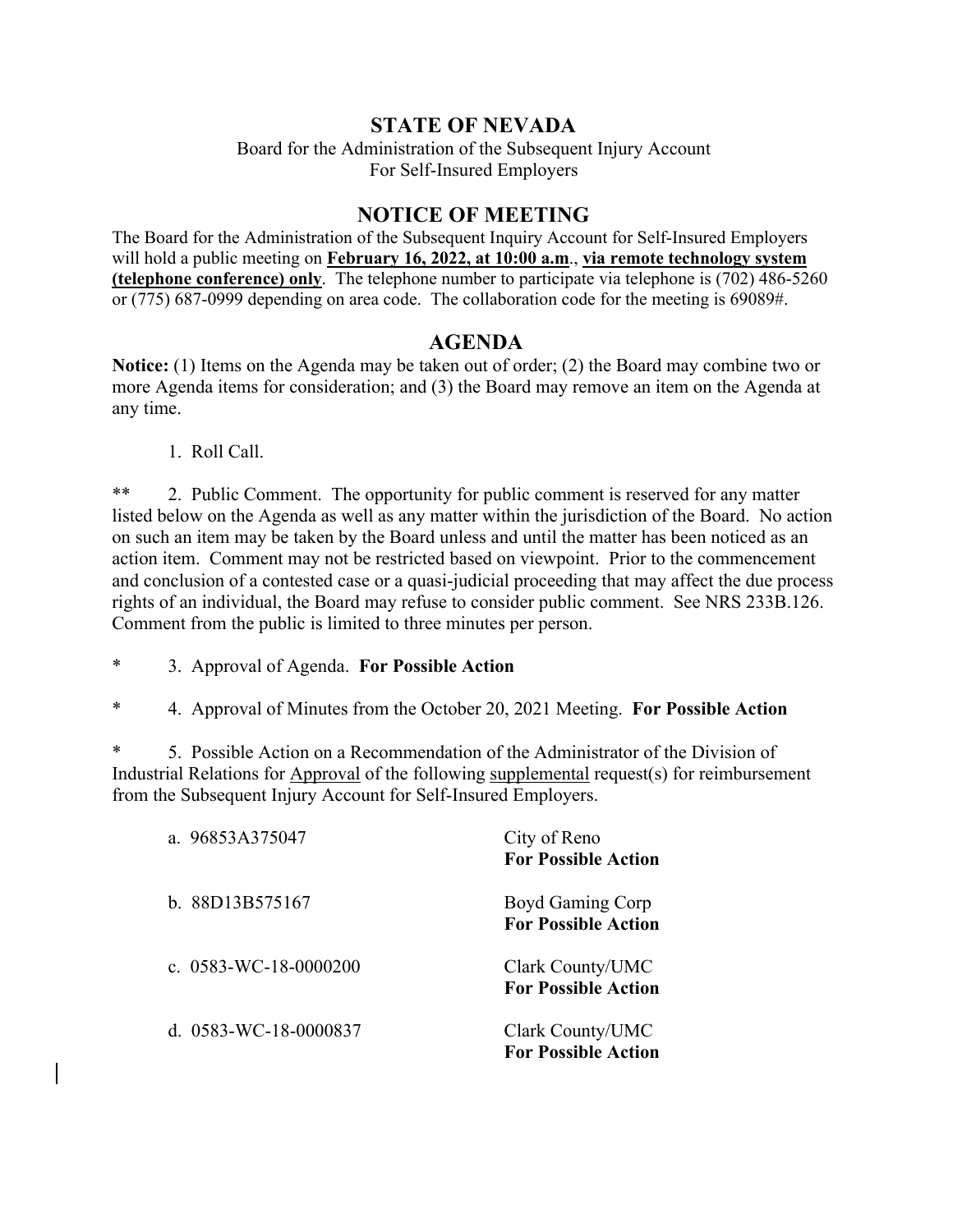e. 19D34J160624 Las Vegas Metro Police Department **For Possible Action**

- \* 5. Additional Items:
	- \*\* a. General Matters of Concern to Board Members Regarding Matters Not Appearing on the Agenda.
	- \*\* b. Old and New business.
	- \* c. Schedule of Next Meeting. Action to schedule meeting dates for calendar year 2022. **For Possible Action**

**\*\*** 6. Public Comment. The opportunity for public comment is reserved for any matter within the jurisdiction of the Board. No action on such an item can be taken by the Board unless and until the matter has been agendized as an action item. Comment from the public is limited to three minutes per person.

\* 7. Adjournment. **For Possible Action** Page Break

Single-asterisked items are matters upon which the Board may take possible action. Double-asterisked items are matters upon which the Board take no action until the matter itself has been specifically included on an agenda as an item upon which action may be taken.

Any person with a disability as defined by the Americans with Disabilities Act who requires special assistance to participate in the meeting may contact, at least two days prior to the meeting, Barbara Foster at the Division of Industrial Relations, 3360 West Sahara Avenue, Suite 250, Las Vegas, Nevada 89102, or by calling (702) 486-9019 to arrange for reasonable accommodations.

This Notice has been posted at the following locations:

Division of Industrial Relations, 3360 West Sahara Avenue, Suite 250, Las Vegas Nevada 89102

Division of Industrial Relations, 400 West King Street, Suite 400, Carson City, Nevada 89710

Division of Industrial Relations, Occupational Safety and Health Enforcement Section, 4600 Kietzke Lane, Building F, Suite 153, Reno, Nevada 89502

Nevada Business Center, 3300 W. Sahara Avenue, Suite 425, Las Vegas, Nevada 89102

This Notice has also been posted at the following website addresses:

Division of Industrial Relations, Workers' Compensation Section, Notice of Meeting at <http://dir.nv.gov/wcs/hearings>